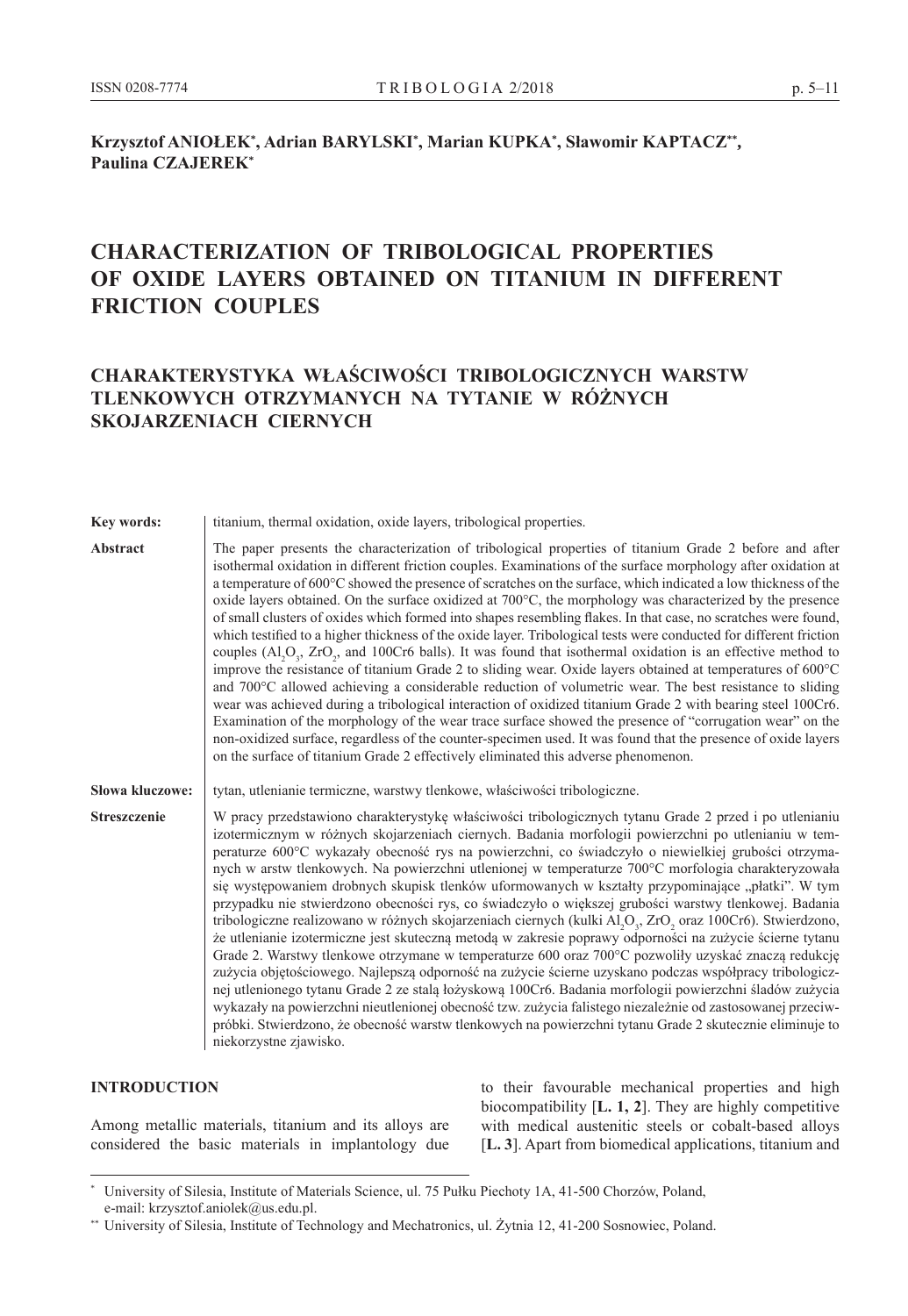its alloys are also very popular in aerospace technology. For nearly 60 years, they have been used for the construction of aircraft structural elements. In recent years, an upward trend has been observed in the amount of titanium used in the commercial aviation industry [**L. 4, 5**].

The high interest in titanium and its alloys compared to other construction materials is mainly due to their high specific strength (Rm/ρ), good corrosion resistance, fatigue resistance, and a low, compared to other metallic materials, value of Young's modulus, coupled with low density (ca.  $4.5 \text{ g/cm}^3$ ) [**L. 6**]. However, apart from the undeniable advantages, titanium and its alloys are characterized by very weak tribological properties that significantly reduce the possibility of using them in friction couples. Poor tribological properties of these materials result from their insufficient hardness as well as a high and unstable friction coefficient [**L. 7**]. This contributes to shortening the service life of components made of titanium and titanium alloys in a number of technical or biomedical applications. The natural passive layer present on the surface of titanium and its alloys, which provides these materials with very good corrosion resistance, does not improve their tribological properties due to the low thickness (up to 10 nm). One of the methods that enable increasing the thickness of the natural passive layer is isothermal oxidation in the air atmosphere. This type of treatment is an alternative technique for modifying the surface of titanium and its alloys, which allows, among other things, increasing their resistance to sliding wear and high-temperature corrosion. This technique utilizes the phenomenon of oxygen diffusion at higher temperatures, thereby allowing one to harden the upper layer by creating a relatively thick film of  $TiO<sub>2</sub>$ , mainly in the crystallographic form of rutile [**L. 8–11**]. The formation of an oxide layer that performs its function properly under specific operating conditions requires an appropriate selection of the parameters of their production process and appropriate preparation of the substrate surface.

This study encompasses issues related to the determination of the effect of isothermal oxidation temperature on the morphology and resistance to sliding wear of oxide layers formed on titanium Grade 2, depending on the material of the counter specimen used  $\text{(Al}_2\text{O}_3, \text{ZrO}_2, \text{and } 100\text{Cr6 steel balls}).$ 

#### **EXPERIMENTAL PROCEDURES**

Titanium Grade 2 in the form of a 40 mm diameter rod was used in the tests. Specimens were cut from the rod in the form of discs, 40 mm in diameter and 5 mm thick, which were ground by hand on grinder/polishing machines. Polishing was done with abrasive paper with gradation of 300, 600, 800, and 1200, with a  $90^\circ$  angle of rotation when changing the abrasive paper gradation.

After grinding, the specimens were cleaned in acetone and then oxidized in a laboratory chamber furnace in the air atmosphere. The oxidation process was conducted at temperatures of 600 and 700°C for 72 hours. After oxidation, the specimens were quenched in the air to ambient temperature.

Observations of the morphology of the oxide scale surface and of the traces of wear obtained after friction tests were conducted with a scanning electron microscope, JEOL JSM 6480. During observation, magnifications from 500 to 5000 $\times$  were applied. The surface of oxide layers and traces of wear were observed together with the wear products that remained on the surface. The paper presents the results of observations obtained at a magnification of 5000× (morphology of oxide layer surfaces) and 1000× (traces of wear).

Tribological tests were performed under constant measurement conditions on a tribological tester, TRN Tribometer (Anton Paar, Switzerland), at a temperature of  $21 \pm 1$ °C and humidity of 40 $\pm 5$ %. The specimens were 40 mm diameter discs made of titanium Grade 2, and 6 mm diameter balls made of aluminium oxide  $(Al_2O_3)$ , zirconium oxide  $(ZrO<sub>2</sub>)$ , and bearing steel (100Cr6) served as counter-specimens. The following parameters were applied in the tests:

- Load  $-5$  N,
- $Speed 0.1$  m/s,
- Friction distance 1000 m.

After tribological tests, the volumetric wear was determined for discs made of titanium Grade 2, both subjected and not subjected to isothermal oxidation. Volumetric wear calculated from the formula:

$$
V_{\nu} = \frac{V}{F \cdot s} \tag{1}
$$

where

- $V_v$  wear ratio [mm<sup>3</sup>/N·m],
- $V$  volume of the material removed during friction  $[mm^3]$ ,
- $F -$  load [N],
- *s* friction distance [m].

#### **RESULTS AND DISCUSSION**

#### **The morphology of oxidized and non-oxidized surfaces**

**Figure 1** presents images of the surface of titanium Grade 2 before and after oxidation at temperatures of 600 and 700°C for 72 hours.

The analysis of microscopic photographs taken on the non-oxidized surface showed the presence of scratches which were the result of grinding the specimens on abrasive paper. The observed surface was of good quality and thus provided a good substrate for the deposition of oxide layers (**Fig. 1a**). Microscopic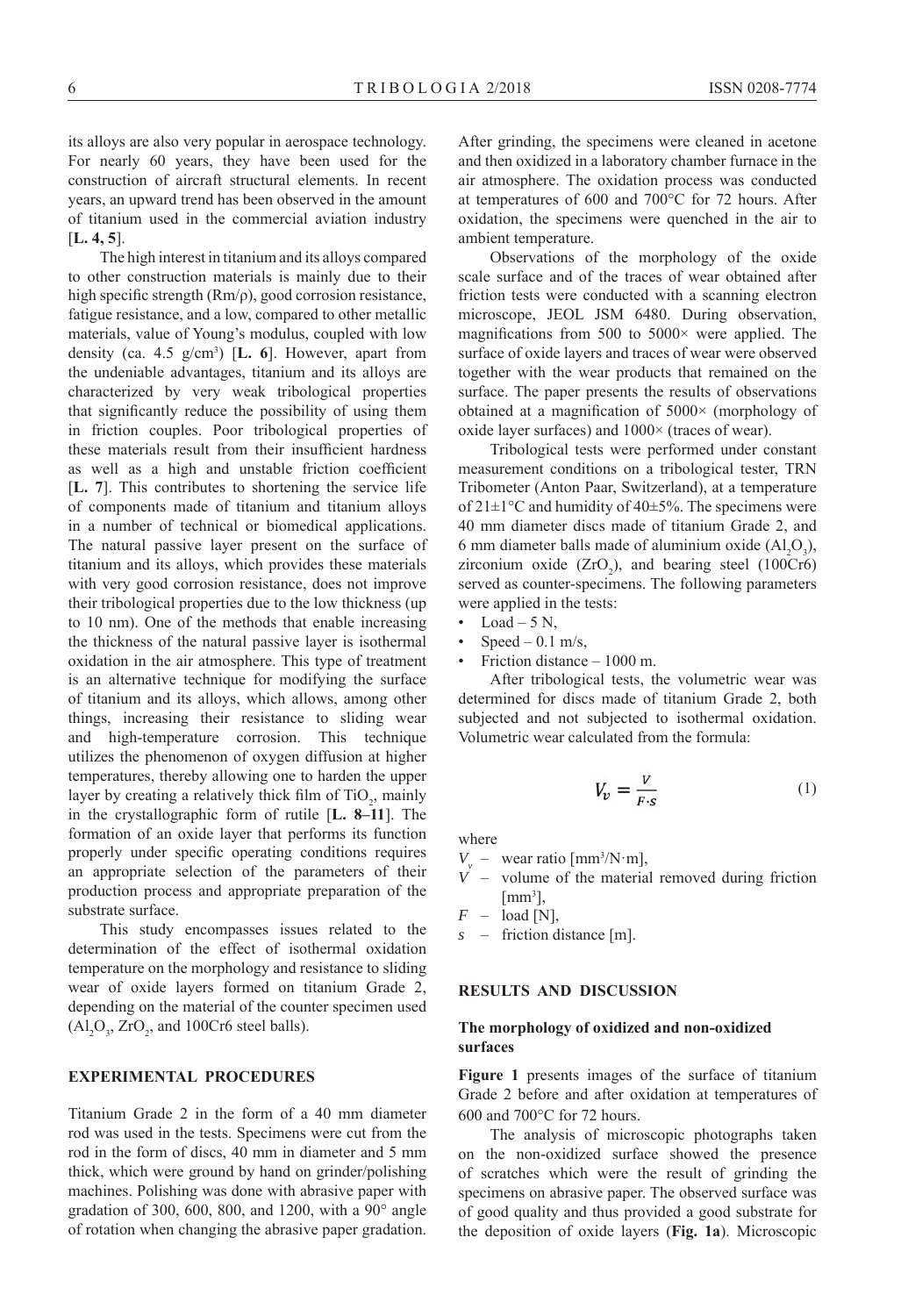

**Fig. 1. Surface morphology of titanium Grade 2 before (Fig. a) and after isothermal oxidation at 600°C (Fig. b) and 700°C (Fig. c)**

Rys. 1. Morfologia powierzchni tytanu Grade 2 przed (**Rys. a**) oraz po utlenianiu izotermicznym w temperaturze 600°C (rys. b) i 700°C (rys. c)

observations on the surface coated with oxide layers obtained at temperatures of 600 and 700°C showed that their morphology was closely related to the isothermal oxidation temperature. At a lower oxidation temperature, characteristic mapping of the surface topography before oxidation was observed (scratches are still visible on the surface – **Fig. 1b**). This indicates that the oxide layer obtained was not very thick. In addition, it was found that, after oxidation at a temperature of 600°C, the oxide layer was composed of very fine oxide particles. As the oxidation temperature increased, it was observed that the oxide layer obtained was composed of larger oxide particles, which concentrated into shapes resembling flakes. At a higher oxidation temperature, the scratches disappeared, which indicated that the thickness of the oxide layer increased (**Fig. 1c**). According to Kumar et al, large oxide grains form by way of nucleation and merging of finer oxide grains, which, in consequence, leads to the formation of large grains [**L. 11**]. The growth mode involves the formation of a thin oxide scale followed by its agglomeration and growth to completely cover the surface [**L. 12**].

#### **Friction coefficient**

**Figure 2** presents a collation of friction coefficient values after tribological tests of non-oxidized and oxidized samples at temperatures of 600 and 700°C, depending on the material of the counter-specimen used.

On the basis of the analysis of the obtained results, it was found that the lowest values of the friction coefficient (equal to approx. 0.5) occurred in the initial period of the tribological interaction of the non-oxidized surface, especially with  $ZrO_2$  and 100Cr6 balls. Once the tribological test conditions had stabilized, the friction coefficient was slightly increasing (up to the value of ca. 0.65–0.7). The tribological interaction of titanium Grade 2 with the oxide layers produced led to a significant increase of the friction coefficient, regardless of the counter-specimen material used. In some cases, the friction coefficient increased by as much as 50% (**Fig. 2**). The highest values of the friction coefficient

were obtained during a friction interaction with  $ZrO<sub>2</sub>$ balls. One of the main reasons for the increase in the friction coefficient was the increase in surface roughness after oxidation. The effect of the increase in the friction coefficient was different compared to some literature data [**L. 13–15**], which indicated that the presence of oxide layers obtained by isothermal oxidation reduced its value. The authors of paper [**L. 14**] showed that oxide layers allow reducing the value of friction coefficient, however, at an insignificant load (1N). At the same time, tests carried out at load of 2 and 5 N showed an increase in the friction coefficient significantly above the value obtained for the non-oxidized surface, which is consistent with the results obtained in this study.



- **Fig. 2. Collation of friction coefficient values after the tribological interaction of Al<sup>2</sup> O3 , ZrO<sup>2</sup> , and 100Cr6 balls with non-oxidized and oxidized titanium Grade 2 (Stage 1 – friction coefficient at the initial stage of tribological interaction; Stage 2 – friction coefficient at an advanced stage of the tribological test)**
- Rys. 2. Zestawienie wartości współczynnika tarcia po współpracy tribologicznej kulek  $\text{Al}_2\text{O}_3$ , ZrO $_2$ , 100Cr6 z nieutlenionym oraz utlenionym tytanem Grade 2 (stage 1 – współczynnik tarcia w początkowym etapie współpracy tribologicznej, stage 2 – współczynnik tarcia w zaawansowanym etapie testu tribologicznego)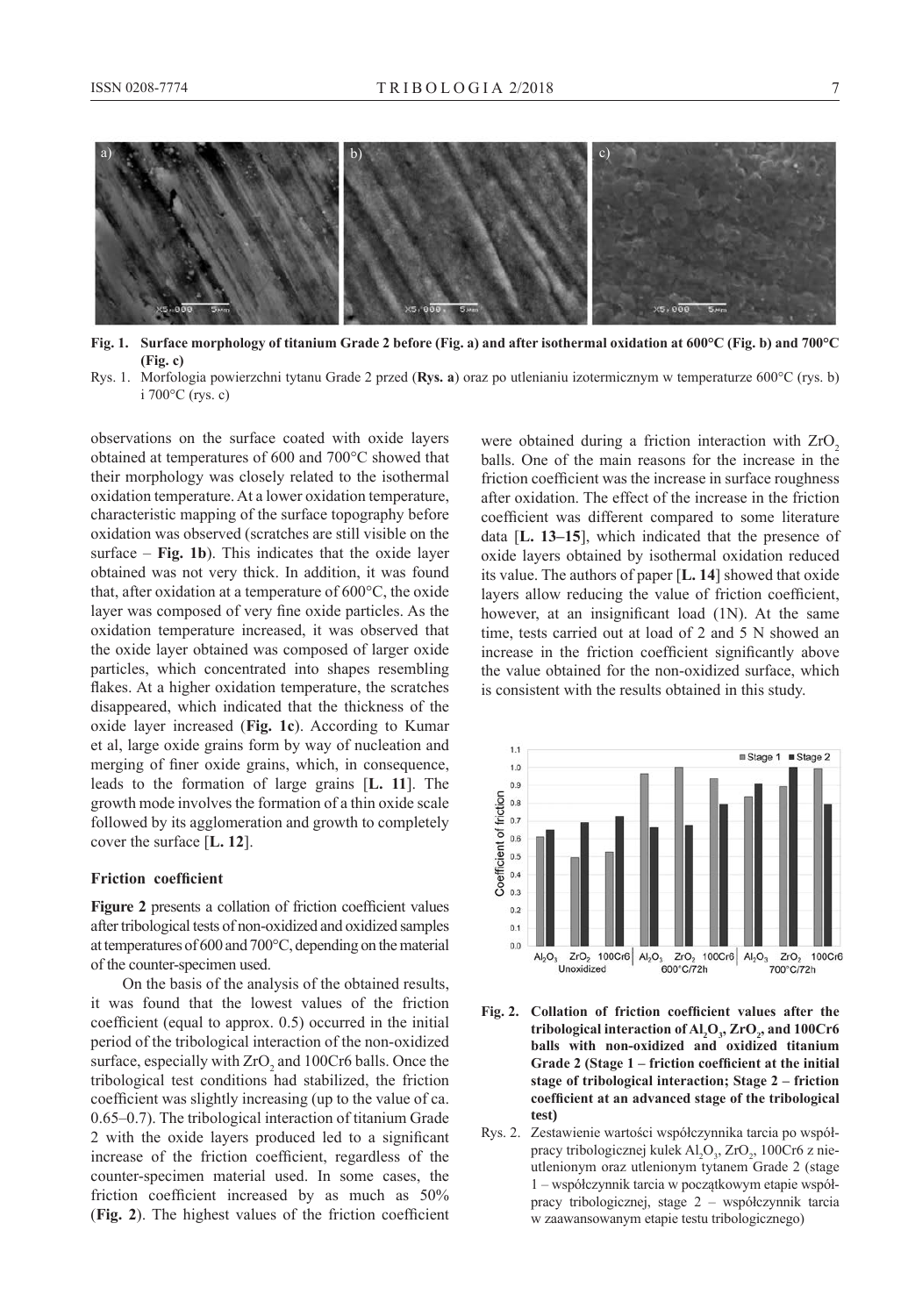In some cases, it was observed that the oxide layer got worn through, which resulted in an abrupt decrease in the friction coefficient value and widening of its amplitude. This phenomenon was particularly visible in the case of oxide layers obtained at a temperature of 600°C, where the thickness of the oxide layer was lower – **Fig. 3**. The widening of the amplitude of the friction coefficient after wearing through of the oxide layer was a result of the tribological interaction of the  $\text{Al}_2\text{O}_3$  ball directly with the titanium Grade 2 substrate. Such a phenomenon is typical of titanium and is associated with the occurrence of a friction coefficient with a very unstable course.



**Fig. 3. Example of the course of changes in the friction coefficient during the tribological interaction of**  titanium Grade 2 oxidized at 600°C with an  $AI_2O_3$ **ball**

Rys. 3. Przykładowy przebieg zmian współczynnika tarcia podczas współpracy tribologicznej tytanu Grade 2 utlenionego w temperaturze 600°C z kulką Al<sub>2</sub>O<sub>3</sub>

#### **Volumetric wear**

**Figure 4** presents the results of volumetric wear for a disc made of titanium Grade 2, non-oxidized and subjected to isothermal oxidation, after an interaction with  $\text{Al}_2\text{O}_3$ , ZrO<sub>2</sub>, and 100Cr6 balls.



**Fig. 4. Volumetric wear of non-oxidized and oxidized titanium Grade 2 after an interaction with Al<sup>2</sup> O3 , ZrO<sup>2</sup> and 100Cr6 balls**

Rys. 4. Zużycie objętościowe nieutlenionego oraz utlenionego tytanu Grade 2 po współpracy z kulkami:  $Al_2O_3$ ,  $ZrO<sub>2</sub>$  oraz 100Cr6

Based on the analysis of the obtained results, it was found that the type of the counter-specimen used (a ball) had a significant impact on volumetric wear of the titanium Grade 2 disc. The highest wear was observed on the non-oxidized surface during a tribological interaction with  $Al_2O_3$  balls. The tribological interaction with balls made of  $ZrO<sub>2</sub>$  and 100Cr6 resulted in a volumetric wear value lower by ca. 42%.

After isothermal oxidation, a significant reduction in the volumetric wear rate was observed, which was strictly dependent on the parameters of the oxidation process and the counter-specimen used. A similar effect was obtained in studies [**L. 2, 9, 13**] after isothermal oxidation of the Ti-6Al-4V alloy. In the case of the tribological interaction of with  $\text{Al}_2\text{O}_3$  balls, it was shown that oxide layers had a positive effect on reducing volumetric wear, and resistance to sliding wear increased along with the oxidation temperature. Where the oxide layers interacted with  $ZrO_2$  balls, the greatest reduction in volumetric wear was observed during the interaction with an oxide layer obtained at a temperature of 600°C. Increased oxidation temperature caused deterioration of tribological properties. The best resistance to sliding wear was achieved during a tribological interaction of oxide layers with 100Cr6 steel balls (**Fig. 4**). In this friction couple, volumetric wear was reduced by ca. 95% in comparison with the non-oxidized variant. The highest reduction in volumetric wear of the 100Cr6 balls could be attributed to the fact that steel has lower hardness than that of the oxide layers obtained by isothermal oxidation. This resulted in an increase in the intensity of wear of steel balls compared to ceramic balls.

#### **Microscopic analysis of wear traces**

Microphotographs showing traces of wear for titanium in the non-oxidized and oxidized condition are shown in **Figures 5–9**. Tribological tests of non-oxidized specimens showed the occurrence of the "corrugation wear," regardless of the counter-specimen used. Corrugation wear was characterized with the presence of alternate regions in a dark and light colour. One of those regions was an elevation and the other a depression. In region A, numerous wear products caused by friction are visible (**Figs. 5a, 6a, 7a**). In region B (**Figs. 5b, 6b, 7b**), a small amount of wear products was observed along with visible scratches left after a friction interaction.

Surfaces of wear traces after interactions with oxide layers are presented in **Figures 8** and **9**. No corrugation wear was found in the case of oxidized specimens. **Figure 8** presents microphotographs of wear traces for specimens oxidized at 600°C. After the oxidation process, milder and less visible scratches were found for the traces formed after interaction with ceramic balls. In addition, the presence of wear products in the form of fine particles was found on the working surface. A completely different morphology was observed for the wear trace obtained after interaction with a ball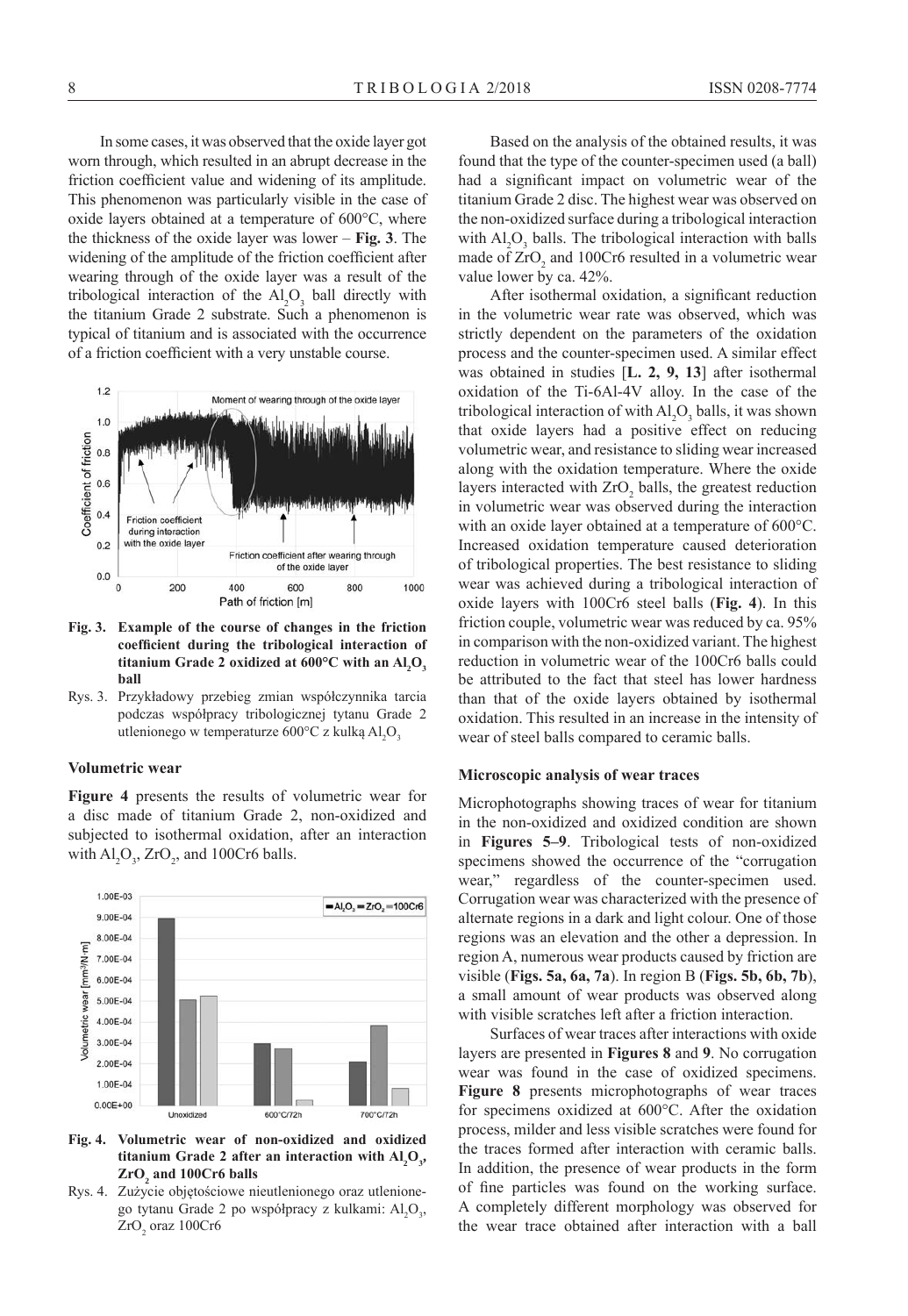

**Fig. 5. Surface of the wear trace on a non-oxidized specimen of titanium Grade 2 after interaction with an Al<sup>2</sup> O3 ball** Rys. 5. Powierzchnia śladu zużycia próbki nieutlenionej z tytanu Grade 2 po współpracy z kulką Al $_2$ O $_3$ 



**Fig. 6. Surface of the wear trace on a non-oxidized specimen of titanium Grade 2 after interaction with a ZrO<sup>2</sup> ball** Rys. 6. Powierzchnia śladu zużycia próbki nieutlenionej z tytanu Grade 2 po współpracy z kulką ZrO2



**Fig. 7. Surface of the wear trace on a non-oxidized specimen of titanium Grade 2 after interaction with a 100Cr6 steel ball** Rys. 7. Powierzchnia śladu zużycia próbki nieutlenionej z tytanu Grade 2 po współpracy z kulką ze stali 100Cr6

made of the 100Cr6 bearing steel. It was similar to the morphology of the oxide layers deposited on titanium, which may indicate that, during tribological tests, an additional phenomenon of surface oxidation occurred as a result of friction and local temperature increase. The oxidation effect on the wear trace was observed for each test variant regardless of the oxidation temperature (**Figs. 8, 9**).

Surface morphology of the wear traces obtained on specimens oxidized at 700°C differed significantly from those formed at a lower oxidation temperature (**Fig. 9**). After interaction with ceramic balls, there was a much smaller amount of wear products on the surface compared to the wear traces on the specimens oxidized at 600°C. At the same time, it was found that the wear products had the form of particles with a higher dispersion. Very delicate and shallow scratches were observed also on the surface. Only in the case of the surface interacting with a 100Cr6 steel ball, was the oxidation of the working surface observed.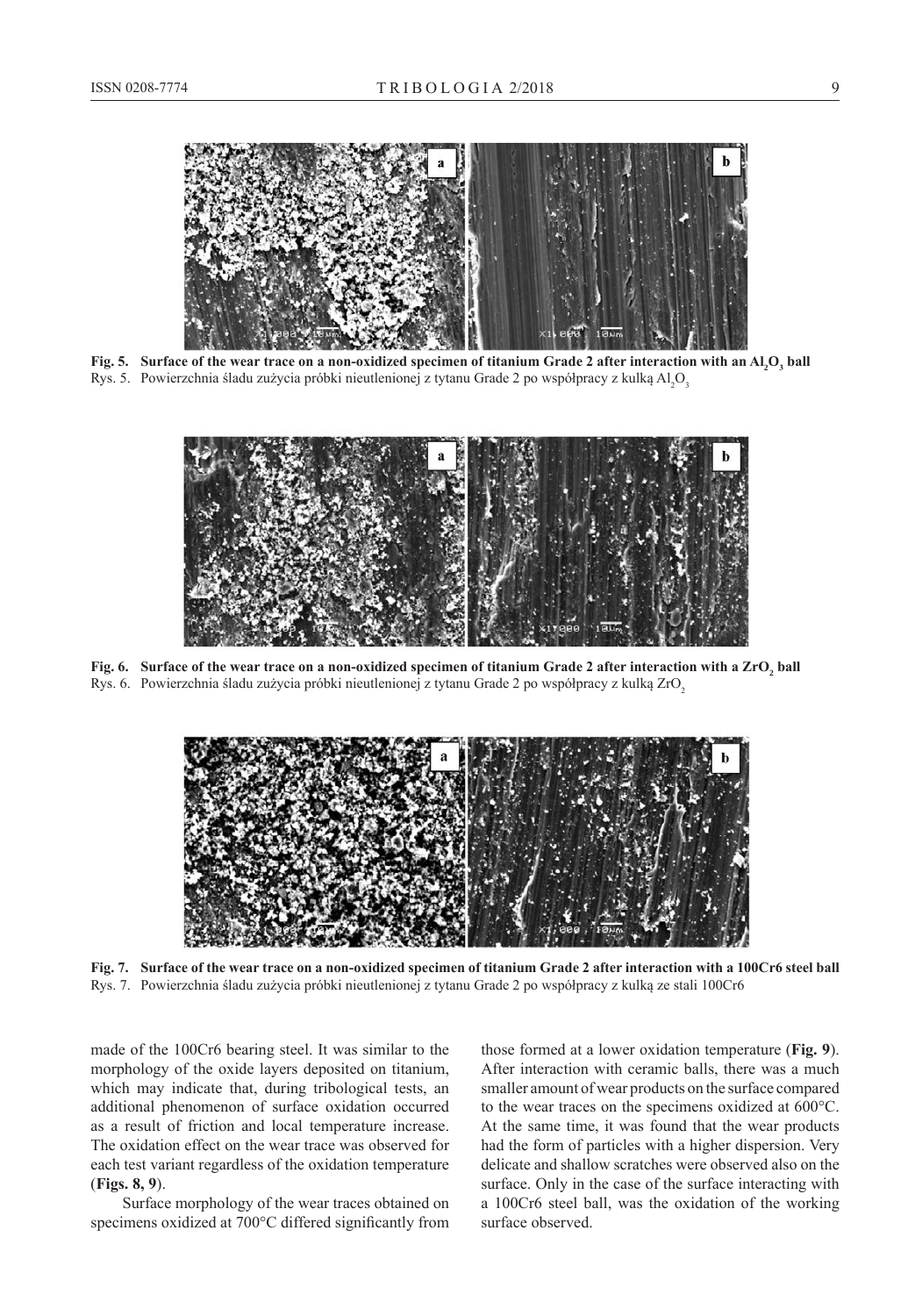

**Fig. 8. Microphotographs showing the traces of wear on titanium Grade 2 oxidized at 600°C after using counter-specimens, from left: Al<sup>2</sup> O3 , ZrO<sup>2</sup> , 100Cr6**

Rys. 8. Mikrofotografie przedstawiające ślady zużycia na tytanie Grade 2 poddanemu utlenianiu w temperaturze 600°C po zastosowaniu przeciwpróbek, od lewej:  $Al_2O_3$ , ZrO<sub>2</sub>, 100Cr6



- **Fig. 9. Microphotographs showing the traces of wear on titanium Grade 2 oxidized at 700°C after using counter-specimens, from left: Al<sup>2</sup> O3 , ZrO<sup>2</sup> , 100Cr6**
- Rys. 9. Mikrofotografie przedstawiające ślady zużycia na tytanie Grade 2 poddanemu utlenianiu w temperaturze 700°C po zastosowaniu przeciwpróbek, od lewej:  $Al_2O_3$ , ZrO<sub>2</sub>, 100Cr6

#### **ConclusionS**

Based on the performed research and analysis of its results, the influence of isothermal oxidation parameters on tribological properties of oxide layers formed on the surface of titanium Grade 2 was determined, depending on the applied counter-specimen material. The following conclusions have been formulated:

- 1. Isothermal oxidation in the air atmosphere allowed the formation of oxide scale on the surface of titanium Grade 2. The scale became more compact as the oxidation temperature increased and covered the entire surface.
- 2. After oxidation at a temperature of 600°C, scratches which had formed as a result of polishing were found on the surface, which testifies to a low thickness of the oxide layers. On the surface of specimens oxidized at 700°C, the morphology was characterized by the presence of small clusters of oxides which formed into shapes resembling flakes. In that case, no scratches were found, which indicates a higher thickness of the oxide layer formed.
- 3. Non-oxidized titanium Grade 2 was characterized by a friction coefficient value of ca. 0.6–0.7. After

isothermal oxidation, a ca. 10–38% increase in the friction coefficient value was observed, especially at the initial stage of tribological interaction.

- 4. Isothermal oxidation is an effective method to improve tribological properties of titanium Grade 2. The presence of an oxide layer significantly enhanced resistance to abrasive wear. Oxide layers produced at temperatures of 600–700°C caused a considerable reduction of volumetric wear. The highest resistance to sliding wear was found in the case of tribological interaction with 100Cr6 steel balls.
- 5. Microscopic examination of the morphology of the wear trace surface showed the presence of "corrugation wear" on the non-oxidized specimens. The isothermal oxidation process effectively eliminated this adverse phenomenon. After oxidation, gentle scratches with fine wear products were found on the friction surface, which had formed after interaction with ceramic balls. In the case of interaction with 100Cr6 steel balls, additional oxidation of the friction surface was observed.